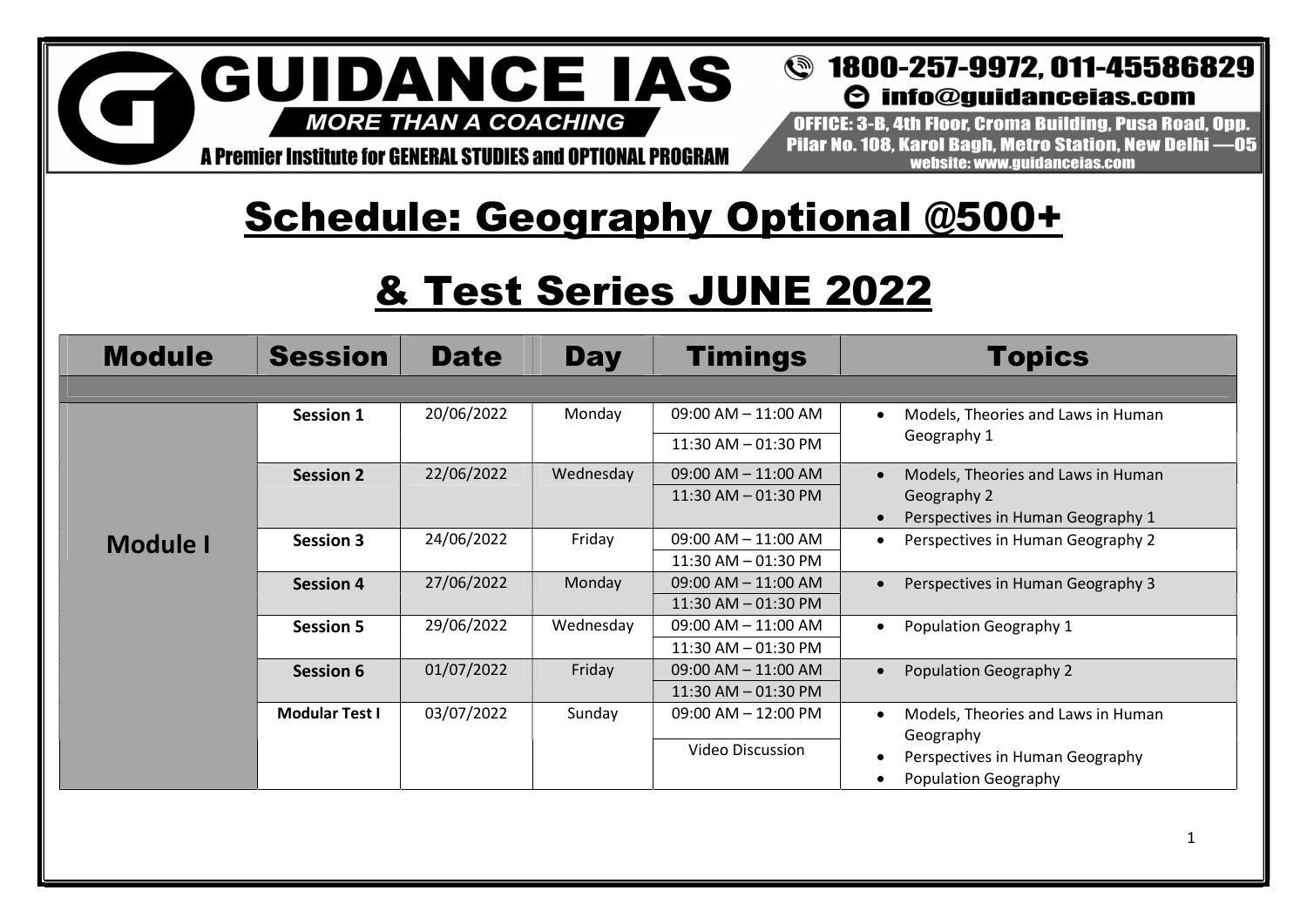A Premier Institute for GENERAL STUDIES and OPTIONAL PROGRAM

r

#### **@** 1800-257-9972, 011-45586829  $\Theta$  info@guidanceias.com

OFFICE: 3-B. 4th Floor. Croma Building. Pusa Road. Opp. Pilar No. 108, Karol Bagh, Metro Station, New Delhi -05 website: www.guidanceias.com

|                   | <b>Session 7</b>       | 04/07/2022 | Monday    | $09:00$ AM $-11:00$ AM  | Geomorphology 1<br>$\bullet$           |  |  |
|-------------------|------------------------|------------|-----------|-------------------------|----------------------------------------|--|--|
|                   |                        |            |           | 11:30 AM - 01:30 PM     |                                        |  |  |
|                   | <b>Session 8</b>       | 05/07/2022 | Tuesday   | $09:00$ AM $- 11:00$ AM | Geomorphology 2<br>$\bullet$           |  |  |
|                   |                        |            |           | $11:30$ AM $-$ 01:30 PM |                                        |  |  |
|                   | <b>Session 9</b>       | 06/07/2022 | Wednesday | 09:00 AM - 11:00 AM     | Geomorphology 3<br>$\bullet$           |  |  |
| <b>Module II</b>  |                        |            |           | 11:30 AM - 01:30 PM     |                                        |  |  |
|                   | <b>Session 10</b>      | 07/07/2022 | Thursday  | $09:00$ AM $- 11:00$ AM | Climatology 1<br>$\bullet$             |  |  |
|                   |                        |            |           | $11:30$ AM $-$ 01:30 PM |                                        |  |  |
|                   | <b>Session 11</b>      | 08/07/2022 | Friday    | $09:00$ AM $-11:00$ AM  | Climatology 2                          |  |  |
|                   |                        |            |           | 11:30 AM - 01:30 PM     | Oceanography 1                         |  |  |
|                   | <b>Session 12</b>      | 09/07/2022 | Saturday  | $09:00$ AM $- 11:00$ AM | Oceanography 2                         |  |  |
|                   |                        |            |           | 11:30 AM - 01:30 PM     |                                        |  |  |
|                   | <b>Modular Test II</b> | 10/07/2022 | Sunday    | $09:00$ AM $- 12:00$ PM | Geomorphology                          |  |  |
|                   |                        |            |           | <b>Video Discussion</b> | Climatology                            |  |  |
|                   |                        |            |           |                         | Oceanography                           |  |  |
|                   |                        |            |           |                         |                                        |  |  |
|                   | <b>Session 13</b>      | 11/07/2022 | Monday    | $09:00$ AM $- 11:00$ AM | <b>Physical Setting 1</b><br>$\bullet$ |  |  |
|                   |                        |            |           | 11:30 AM - 01:30 PM     |                                        |  |  |
|                   | <b>Session 14</b>      | 13/07/2022 | Wednesday | $09:00$ AM $- 11:00$ AM | <b>Physical Setting 2</b>              |  |  |
|                   |                        |            |           | 11:30 AM - 01:30 PM     |                                        |  |  |
| <b>Module III</b> | <b>Session 15</b>      | 15/07/2022 | Friday    | $09:00$ AM $-11:00$ AM  | Resources                              |  |  |
|                   |                        |            |           | 11:30 AM - 01:30 PM     |                                        |  |  |
|                   | <b>Session 16</b>      | 18/07/2022 | Monday    | $09:00$ AM $-11:00$ AM  | Agriculture                            |  |  |
|                   |                        |            |           | 11:30 AM - 01:30 PM     |                                        |  |  |
|                   | <b>Session 17</b>      | 20/07/2022 | Wednesday | $09:00$ AM $-11:00$ AM  | Industry<br>$\bullet$                  |  |  |
|                   |                        |            |           | 11:30 AM - 01:30 PM     |                                        |  |  |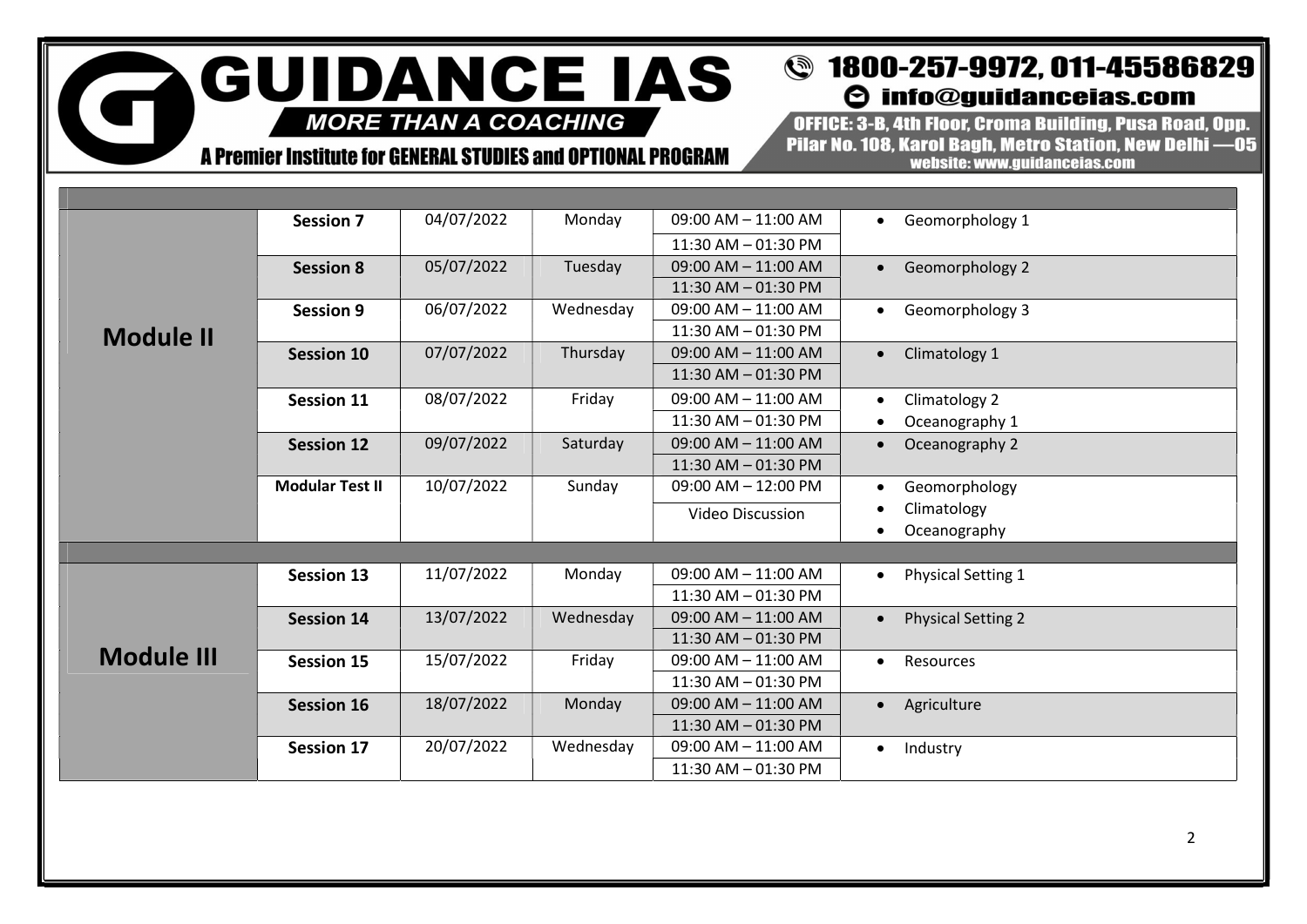$\overline{\mathbf{G}}$ 

### A Premier Institute for GENERAL STUDIES and OPTIONAL PROGRAM

#### **@** 1800-257-9972, 011-45586829  $\Theta$  info@guidanceias.com

OFFICE: 3-B, 4th Floor, Croma Building, Pusa Road, Opp. Pilar No. 108, Karol Bagh, Metro Station, New Delhi -05 website: www.guidanceias.com

|                  | <b>Session 18</b>       | 22/07/2022 | Friday    | $09:00$ AM $- 11:00$ AM<br>11:30 AM - 01:30 PM     | • Transport, Trade and Communication                                                                  |
|------------------|-------------------------|------------|-----------|----------------------------------------------------|-------------------------------------------------------------------------------------------------------|
|                  | <b>Modular Test III</b> | 24/07/2022 | Sunday    | 09:00 AM - 12:00 PM<br>Video Discussion            | <b>Physical Setting</b><br>Resources<br>Agriculture<br>Industry<br>Transport, Trade and Communication |
|                  |                         |            |           |                                                    |                                                                                                       |
|                  | <b>Session 19</b>       | 25/07/2022 | Monday    | $09:00$ AM $- 11:00$ AM<br>11:30 AM - 01:30 PM     | Settlement 1<br>$\bullet$                                                                             |
| <b>Module IV</b> | <b>Session 20</b>       | 26/07/2022 | Tuesday   | $09:00$ AM $- 11:00$ AM<br>$11:30$ AM $-$ 01:30 PM | Settlement 2<br>$\bullet$                                                                             |
|                  | <b>Session 21</b>       | 27/07/2022 | Wednesday | 09:00 AM - 11:00 AM<br>11:30 AM - 01:30 PM         | Economic Geography 1                                                                                  |
|                  | <b>Session 22</b>       | 28/07/2022 | Thursday  | 09:00 AM - 11:00 AM<br>11:30 AM - 01:30 PM         | <b>Economic Geography 2</b><br><b>Regional Planning</b>                                               |
|                  | <b>Session 23</b>       | 29/07/2022 | Friday    | 09:00 AM - 11:00 AM<br>11:30 AM - 01:30 PM         | Biogeography 1                                                                                        |
|                  | <b>Session 24</b>       | 30/07/2022 | Saturday  | 09:00 AM - 11:00 AM<br>11:30 AM - 01:30 PM         | Biogeography 2<br><b>Environmental Geography</b>                                                      |
|                  | <b>Modular Test IV</b>  | 31/07/2022 | Sunday    | $09:00$ AM $- 12:00$ PM<br>Video Discussion        | Settlement<br>$\bullet$<br><b>Economic Geography</b><br><b>Regional Planning</b>                      |
|                  |                         |            |           |                                                    | Biogeography<br><b>Environmental Geography</b>                                                        |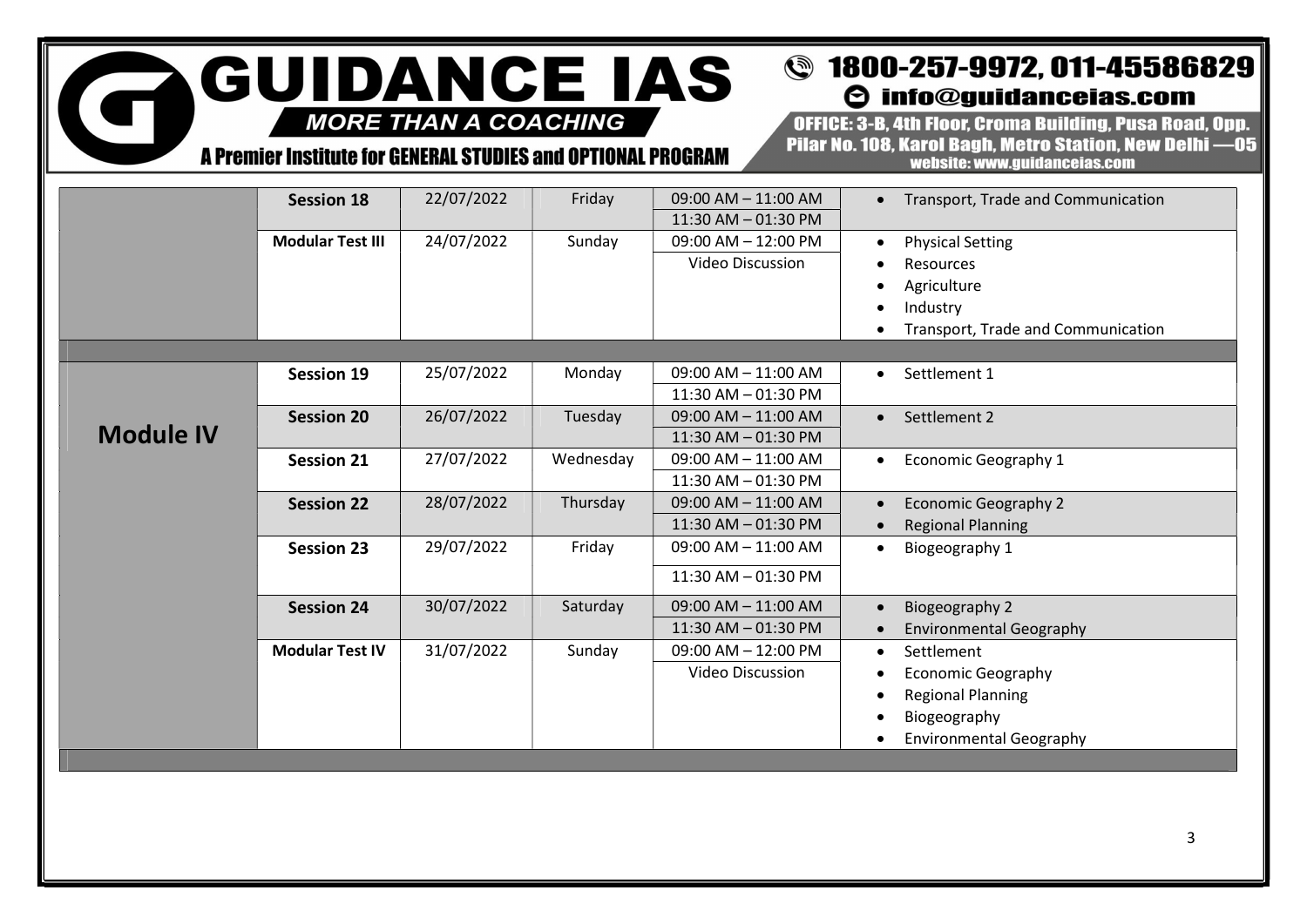### **@** 1800-257-9972, 011-45586829  $\Theta$  info@guidanceias.com

**MORE THAN A COACHING** 

G

**GUIDANCE IAS** 

A Premier Institute for GENERAL STUDIES and OPTIONAL PROGRAM

OFFICE: 3-B, 4th Floor, Croma Building, Pusa Road, Opp. Pilar No. 108, Karol Bagh, Metro Station, New Delhi -05 website: www.guidanceias.com

|                             | <b>Session 25</b>     | 01/08/2022 | Monday                  | 09:00 AM - 11:00 AM     | <b>Cultural Settings 1</b>                     |
|-----------------------------|-----------------------|------------|-------------------------|-------------------------|------------------------------------------------|
|                             |                       |            |                         | 11:30 AM - 01:30 PM     |                                                |
| <b>Module V</b>             | <b>Session 26</b>     | 03/08/2022 | Wednesday               | 09:00 AM - 11:00 AM     | <b>Cultural Settings 2</b>                     |
|                             |                       |            |                         | 11:30 AM - 01:30 PM     | Settlement 1                                   |
|                             | <b>Session 27</b>     | 05/08/2022 | Friday                  | 09:00 AM - 11:00 AM     | Settlement 2<br>$\bullet$                      |
|                             |                       |            |                         | 11:30 AM - 01:30 PM     |                                                |
|                             | <b>Session 28</b>     | 08/08/2022 | Monday                  | 09:00 AM - 11:00 AM     | <b>Political Aspects</b>                       |
|                             |                       |            |                         | 11:30 AM - 01:30 PM     |                                                |
|                             | <b>Session 29</b>     | 10/08/2022 | Wednesday               | $09:00$ AM $- 11:00$ AM | Regional Development and Planning<br>$\bullet$ |
|                             |                       |            |                         | $11:30$ AM $-$ 01:30 PM |                                                |
|                             | <b>Session 30</b>     | 12/08/2022 | Friday                  | 09:00 AM - 11:00 AM     | Contemporary Issues<br>$\bullet$               |
|                             |                       |            |                         | 11:30 AM - 01:30 PM     |                                                |
|                             | <b>Modular Test V</b> | 14/08/2022 | Sunday                  | 09:00 AM - 12:00 PM     | <b>Cultural Settings</b>                       |
|                             |                       |            |                         | Video Discussion        | Settlement                                     |
|                             |                       |            |                         |                         | <b>Political Aspects</b>                       |
|                             |                       |            |                         |                         | <b>Regional Development and Planning</b>       |
|                             |                       |            |                         |                         | Contemporary Issues                            |
|                             |                       |            |                         |                         |                                                |
| <b>Comprehensive Test 1</b> | 21/08/2022            | Sunday     | $09:00$ AM $- 12:00$ PM | Paper I<br>$\bullet$    |                                                |
| Paper I                     |                       |            |                         | <b>Video Discussion</b> |                                                |
| <b>Comprehensive Test 1</b> |                       | 28/08/2022 | Sunday                  | 09:00 AM - 12:00 PM     | • Paper II                                     |
| <b>Paper II</b>             |                       |            |                         | <b>Video Discussion</b> |                                                |
|                             |                       |            |                         |                         |                                                |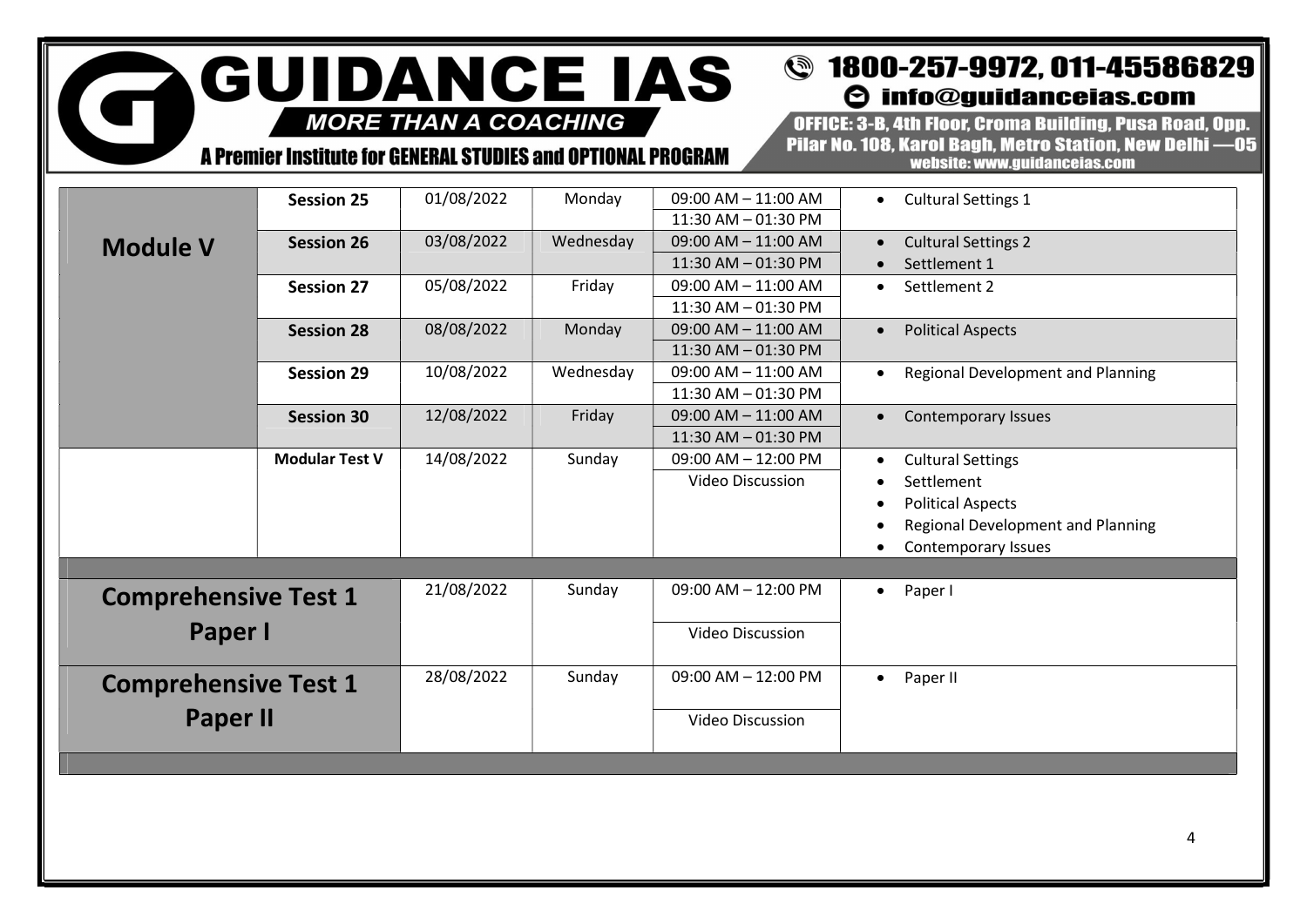#### **@** 1800-257-9972, 011-45586829 **GUIDANCE IAS**  $\Theta$  info@quidanceias.com

**MORE THAN A COACHING** 

A Premier Institute for GENERAL STUDIES and OPTIONAL PROGRAM

OFFICE: 3-B. 4th Floor. Croma Building. Pusa Road. Opp. Pilar No. 108. Karol Bagh. Metro Station. New Delhi -05 website: www.guidanceias.com

| <b>Comprehensive Test 2</b><br>(Take Away Test) | 04/09/2022 | Sunday | 09:00 PM - 12:00 PM    | Paper I  |
|-------------------------------------------------|------------|--------|------------------------|----------|
|                                                 |            |        | $02:00$ PM $-05:00$ PM | Paper II |
|                                                 |            |        |                        |          |

- If students miss any session, they will have to complete it on their own.
- Study Material will be provided with each session.
- The study Material for every session will be in the form of FEED (Facts, Example/Case Studies, Enriched Answers and Diagrams) Book.
- There can be change in schedule in case of emergencies.
- The tests will be flexible for the students. It means that the date of the tests cannot be preponed but can be postponed according to the convenience of the student till the last date of the test series that is 10<sup>th</sup> September 2022.
- Test copies will be returned back within 10 days of writing the test. If there is any delay in return of the test copies, students will be reimbursed @100 INR per day by the institute.
- Test discussions will be taken by Himanshu sir and team.
- **Study Material will be provided for each test.**
- The best answers will also available to the students on the student portal of Guidance IAS.